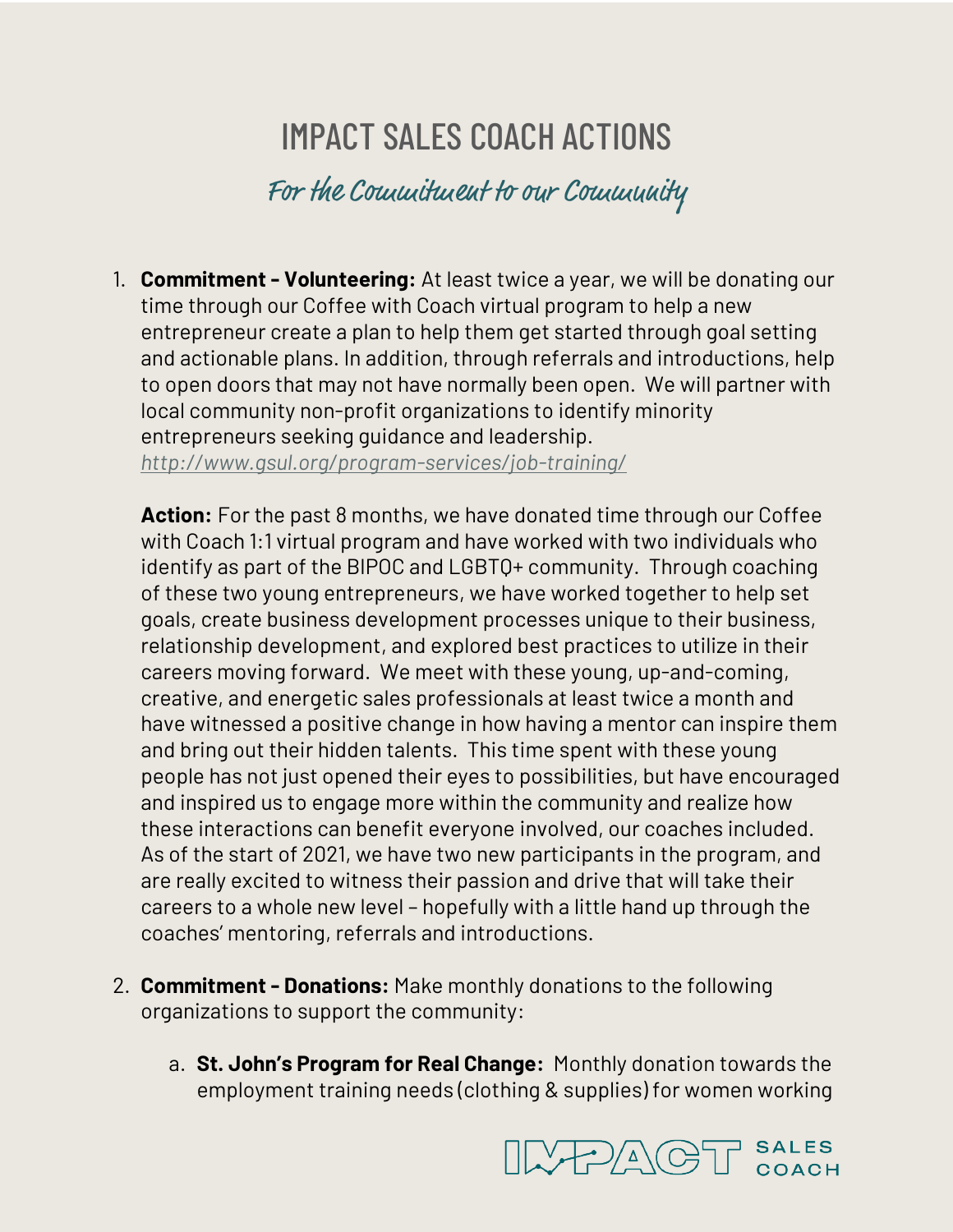towards her 18-month program for permanent employment and selfsustainability. *https://saintjohnsprogram.org/*

**Action:** In 2020, we became a "Change Maker" patron for this program. Saint John's is determined to unleash the potential of women and children in crisis by breaking the cycle of poverty, abuse and dependence. The participants of this program are primarily members of the BIPOC community who are marginalized and underserved. We make a monthly donation to the program to contribute to helping sustain resources like life improvement classes, educational programs, on-the-job training, mental health services and so much more. Saint John's also owns and runs a restaurant, food service and catering business where they train and employ these women from basic job skills and management training to learning how to write a resume and apply for a job in the non-subsidized workforce. We are looking forward to the day that we will be able to contribute with hands-on training as well when the pandemic restrictions are lifted as they welcome volunteers to mentor these courageous women and entrepreneurs.

b. **Underground Bookstore, Sacramento:** Purchasing and donating 2 books monthly for the students at St. Hope public schools in the Sacramento neighborhood of Oak Park. *https://www.sthope.org/underground-books-home*

**Action:** In June 2020, we learned that the Sacramento community of Oak Park had closed its public library over 40 years ago and has since relied on neighboring communities or the school system to provide books and reading programs for the young people in their schools. In 2003, it became the mission of St. HOPE founder, Kevin Johnson, to ensure that the students and the community had access to books, and subsequently opened Underground Books, located in the heart of Oak Park, and it has become the literary hub for the neighborhood.

Hearing of the need for books in their school, we contacted site leaders at the St. HOPE PS7 elementary and middle schools and requested wish lists of books they feel their scholars need. They indicated they are building classroom libraries that include books from authors about